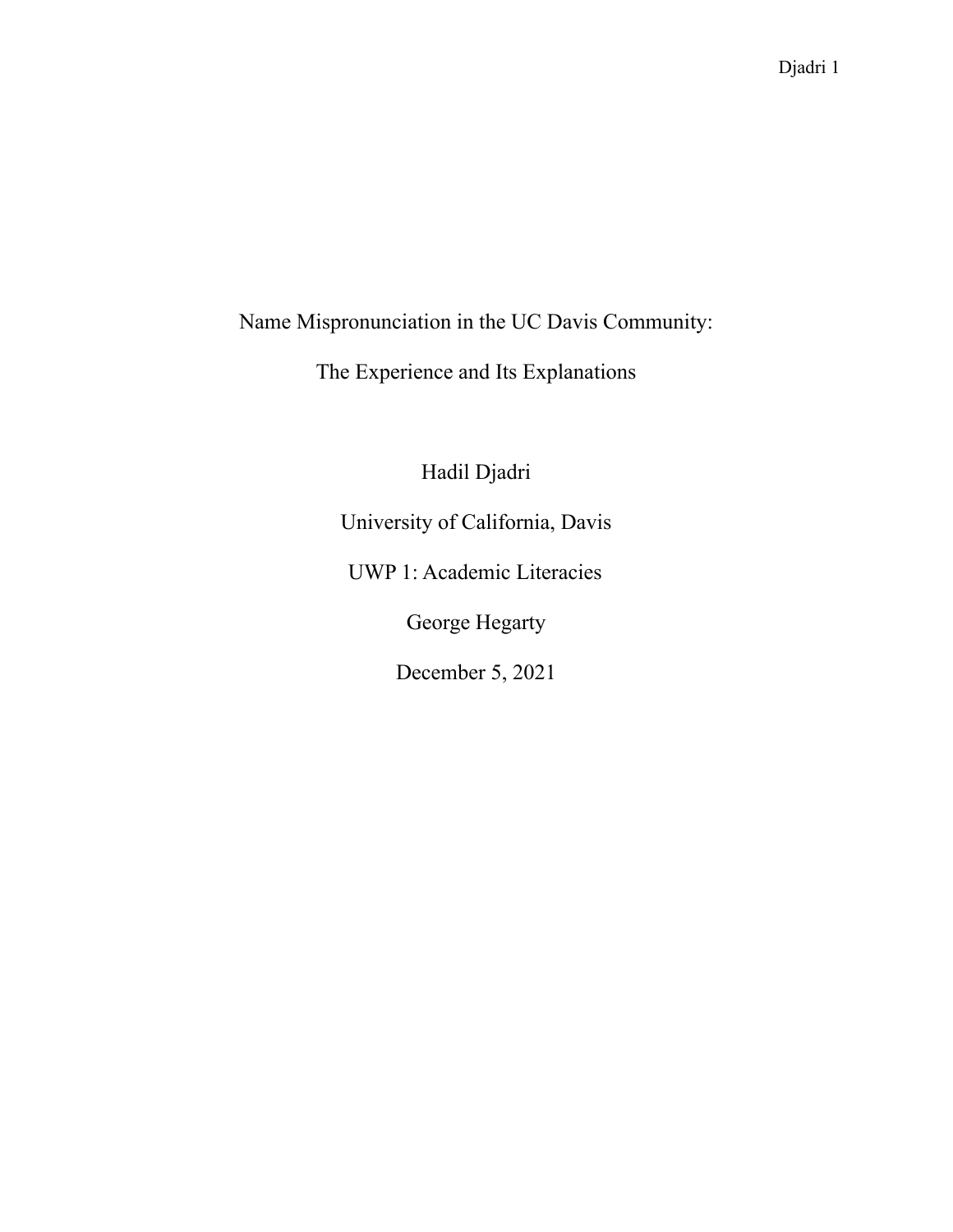### **Introduction**

I've grown accustomed to the furrowed brows, inquisitive looks, and hesitant tones that accompany people's uncertainty when trying to pronounce my name, which was just one more thing that alienated me from my peers. So, Anglicanization of my name pronunciation was the closest I could get to "normalcy." Though I eventually embraced my name, I recently began to do the same with my name *pronunciation*. I pronounce my name the Arabic way with members of the MENASA<sup>1</sup> and Muslim communities here at UC Davis because I know that many (but of course not all) are familiar with Arabic pronunciation. For example, there is a phonetic distinction between a "soft L" (what Arabic uses) and a "hard L." Second, I do so in my Arabic class, given that "Hadil" is an Arabic name, which my instructor recognizes and thus pronounces accordingly. My personal experience with Anglicizing my name pronunciation led me to pay attention to whether or not people did the same. I would listen in on how students pronounce their names to baristas at coffee shops as well as to fellow students. I also began to wonder whether or not the way people pronounce their name depends on the ethnic, racial, and linguistic backgrounds of their interlocutors.<sup>2</sup>

As I reflected on my observations, I realized I can connect my experience with and curiosity about name pronunciation to my academic work. The diverse student body is an invaluable resource to tap into given the plethora of perspectives that are brought to the table. Thus, I researched the extent to which students in the UC Davis MENASA/Muslim communities <sup>1</sup> MENASA: acronym for the Middle Eastern, North African, and South Asian student affinity group on campus.

<sup>2</sup> Interlocutor: a person who takes part in dialogue or conversation (Merriam-Webster, n.d.)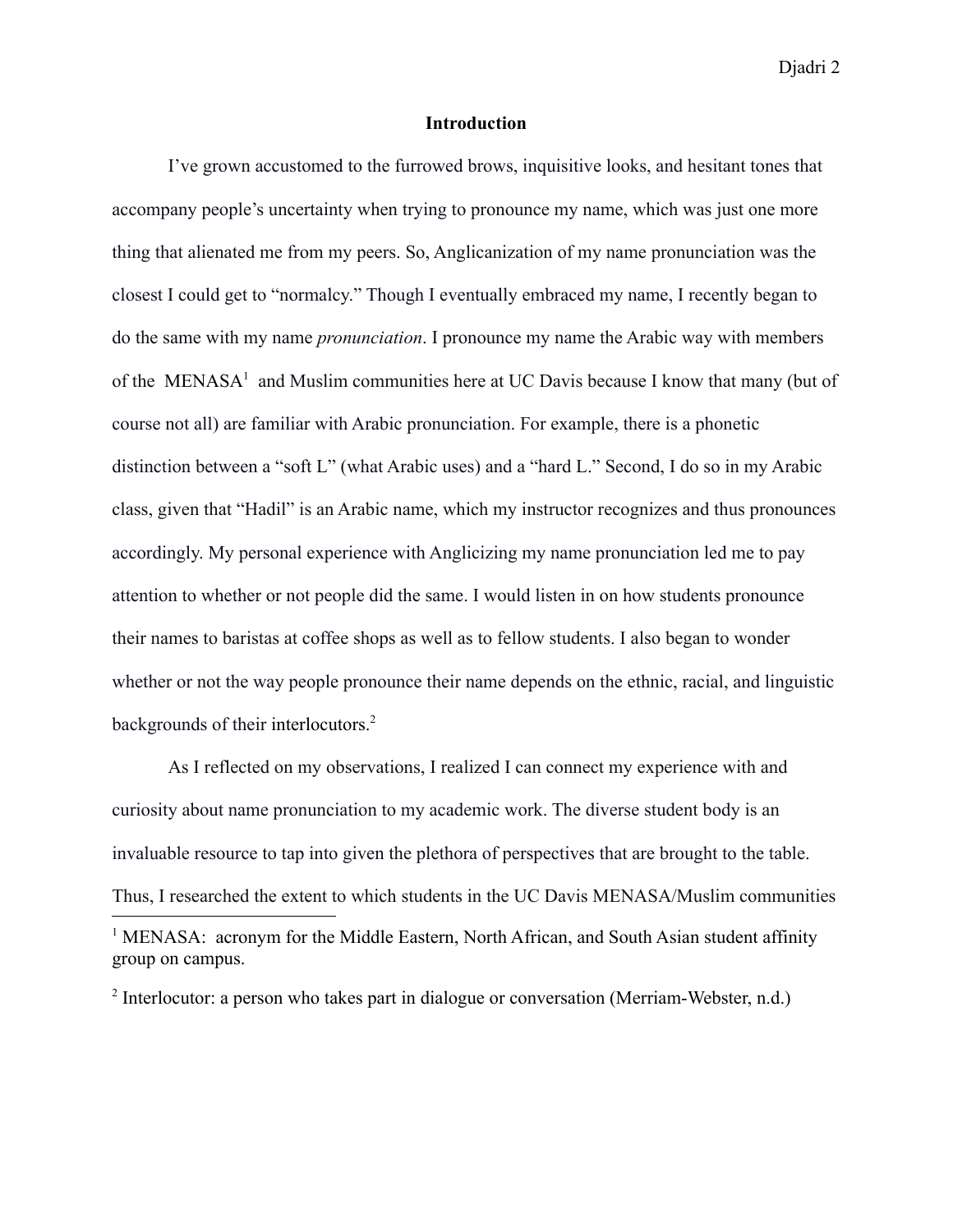adjust their name pronunciation. I paid particular attention to a) the reasons behind the decision, b) whether it is audience-specific, and c) whether it internally affects the individual. I also examined the psychological explanations for name pronunciation. I focused on the MENASA/Muslim communities because I am a part of both and have access to community members. Extending the reach to students in the MENASA community as a whole (rather than just students who identify as Arab) broadens the prospective participant pool and augments the richness of perspective that I believe my research paper brings to those who read it.

# **Linguistic Ideology and Polyonomastics**

Linguistic ideology is the "set of beliefs about language and about groups of people that are used to make and explain certain linguistic choices" (Pennesi, 2014). In her research journal, Karen Pennesi, Associate Professor at the University of Western Ontario, explains this concept by stating that names are part of these linguistic ideologies and are more than just "units of language": they are also "symbols of persons," or representations of who we are both as individuals and as members of social groups.

Pennesi conducted a study on name pronunciation at convocation ceremonies<sup>3</sup> at Western University in Ontario, Canada, where the diverse student body resulted in a campaign to pronounce the students' names correctly: right before the commencement of the diploma-giving, students write out their name pronunciation on name cards, which the faculty read before they

<sup>&</sup>lt;sup>3</sup> Convocation ceremony: an event in which graduating students at a college or university receive their diplomas.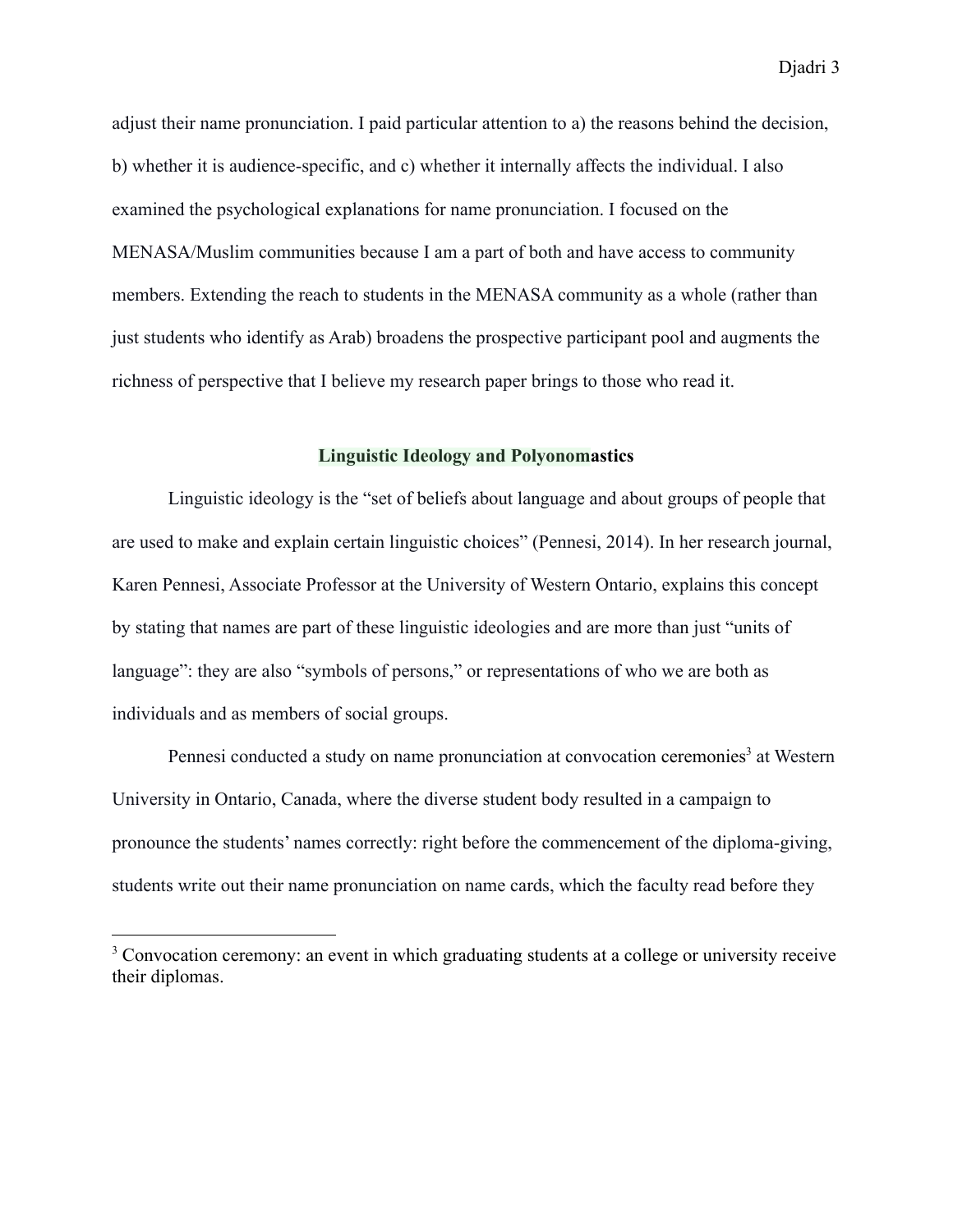announce students' names. Students used accent marks and specified which syllables of their names need to be emphasized (Pennesi, 2014). The name cards reflect what the student believes to be the most difficult parts of their names, and what they thus need to make more clear. Here, we see the connection between names as "units of language" and as "symbols of persons" in terms of how the students perceive their names. She provides several examples of what the students wrote, including this:

# Nguyen>*Win*

Pennesi also interviewed faculty, staff, and students about factors that make names harder and easier to pronounce. Some of the factors that hindered pronounceability were uncertainty about the pronunciation or spelling of the name and unfamiliarity with the name's language of origin (Pennesi, 2014). Pennesi inferred that people are hesitant to assume how to pronounce a non-Anglican name because they recognize that the orthographic system<sup>4</sup> is different. Thus, a familiar-looking syllable may *seem* to be pronounced as it would be in English, but because people are unfamiliar with other language structures, they can only infer. In thinking about why name mispronunciation occurs, I find myself agreeing with this linguistic uncertainty notion. The part that confuses people with my name is how to pronounce the "dil" ending. It makes sense why an English speaker would pronounce it like the word "dill" rather than "deal" based on what is most familiar to them. Additionally, because the "soft L" is not used in English, native speakers may not catch the difference.

<sup>&</sup>lt;sup>4</sup> Orthography: the set of norms for writing in a language that includes spelling, emphasis, and punctuation, among other things (*Orthography*, n.d. Google Arts and Culture).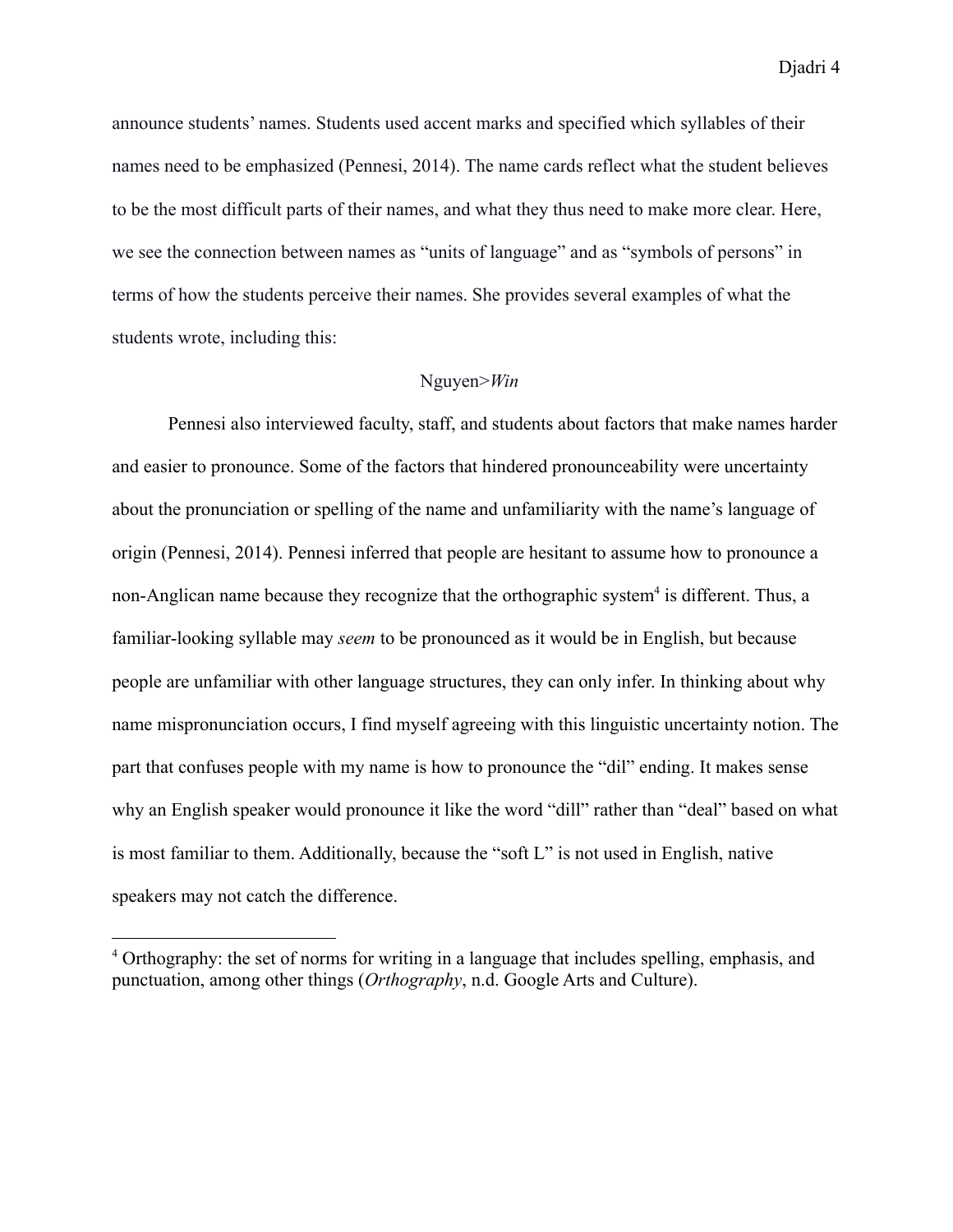The subjects noted that familiarity with the name's language of origin, or even just similar languages, reduces uncertainty about pronunciations as well as regular interactions with students that have a certain linguistic background. For example, one of the subjects "taught many Chinese students and made a point of learning how to pronounce Chinese names, including the correct tones" (Pennesi, 2014). The subjectivity of names is made clear here: the personal background and experiences of the "name-pronouncer" is substantial in how they perceive name pronunciations. However, Pennesi describes the "pitfall" of being familiar with the language when people actually *prefer* the Anglicized pronunciation of their name. She also introduces the concept of hypercorrection, or pronouncing names according to the linguistic rules of the name's origin (Pennesi, 2014). Here, I see a clash between names as words and names as persons. Hypercorrection is built on the idea of names as merely words that have only one proper way of pronouncing them, while names are also representations of the individual who chooses how to introduce themselves (for example, when they use the Anglicized pronunciation, though it's not the "correct" way linguistically).

In her analysis, Pennesi also refers to "polyonomastics" (simply a merge of the words "polyonomy"<sup>5</sup> and "gymnastics''). Polyonomastics is the concept that an individual chooses to pronounce their name differently depending on their audience, essentially "performing" for different linguistic and ethnic contexts (Pennesi, 2014). Pennesi refers to Maryann Parada's research where people in Chicago with Spanish names chose either the Spanish, English, or

<sup>5</sup> Polyonomy: The use of a variety of names for the same object. Webster's Revised Unabridged Dictionary (1913)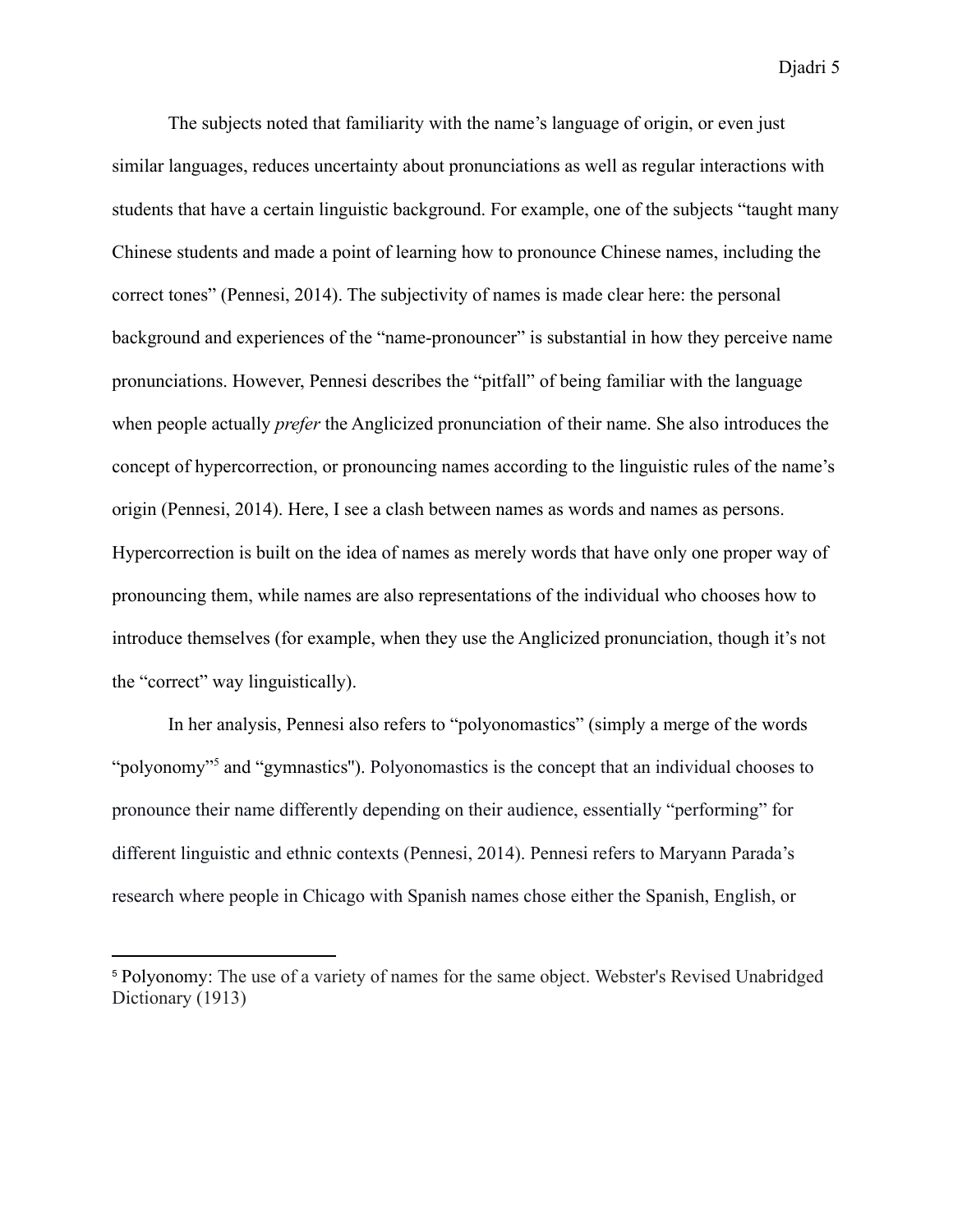hybrid pronunciation depending on whether they were talking to a monolingual or a bilingual person (Parada 2013). Polyonomastics is something I have done myself; whether I'm "Hadil" with a hard "L" or "Hadil" with a soft "L" depends on who I'm speaking to. The "hybrid" pronunciation that Parada's subjects referenced is also something I've done to find a middle ground between the two. Additionally, Pennesi's interviews shed light on how her subjects often preferred the Anglicized pronunciations of their names in "one-time encounters" and how correct pronunciation is more valued when there's a closer relationship between people. The interlocutor knows very little about the name-bearer in a one-time encounter, and thus the name merely serves as an identifier; the name-bearer sees no need to give the proper yet more difficult pronunciation or to correct the interlocutor's attempts if they'll never see the person again. As I was reading this part of the article, my mind wandered to my observations of how people (including myself) pronounce their names at coffee shops. The conversation with a barista is a one-time encounter, and thus it makes sense why some people don't feel inclined to give the proper pronunciation.

### **The Social Psychology of Name Change**

Researchers Darrell W. Drury and John D. McCarthy examined name change in response to environmental pressure to see if the decision is determined by the costs and rewards of "interpersonal exchange" (Drury & McCarthy, 1980).

Though their research was focused on name change and not necessarily pronunciation, I was still able to find psychological explanations they proposed that can be applied to my research. Drury and McCarthy introduce the formal exchange theory, which states that "the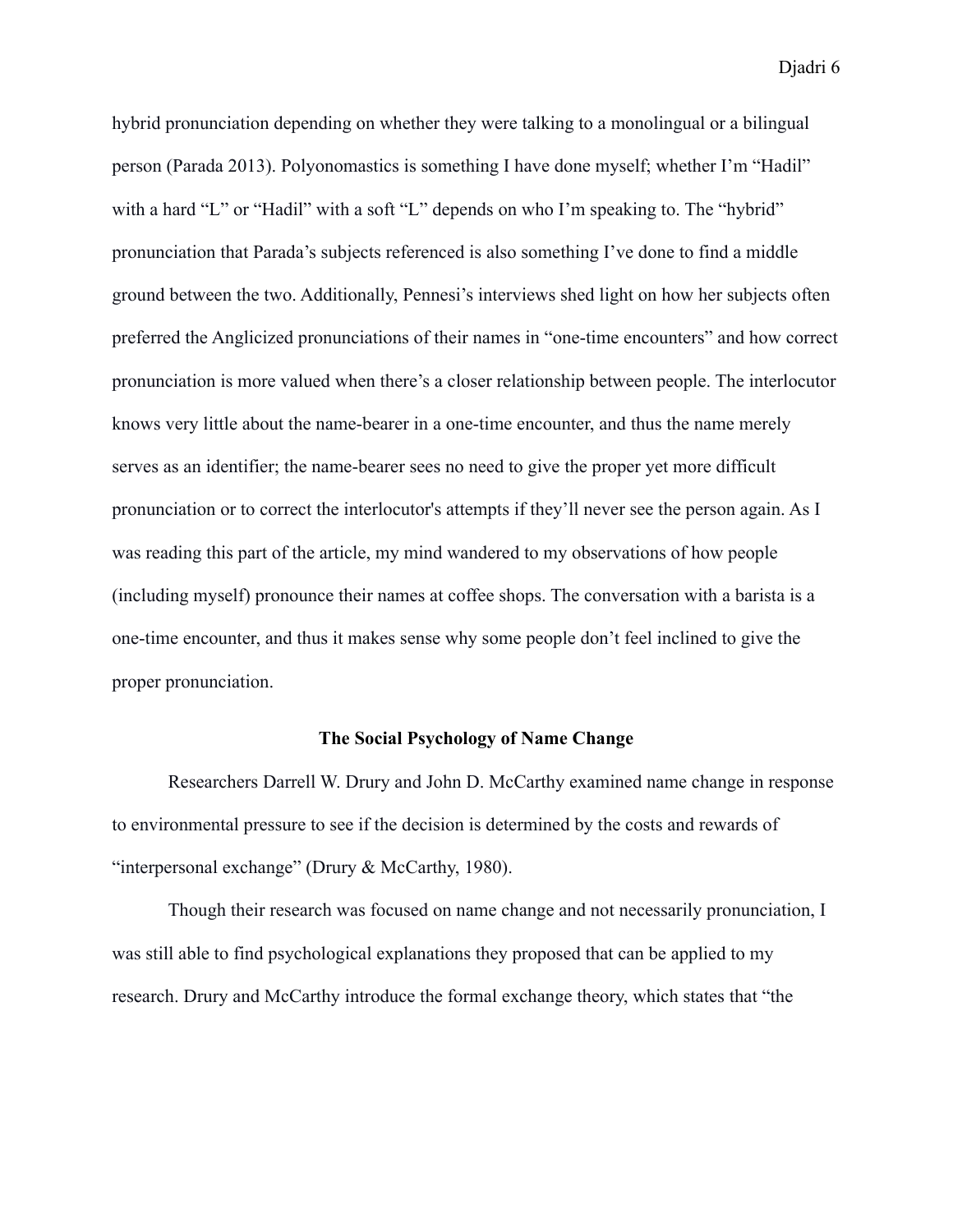greater the gains of an activity or behavior, the more likely one is to engage in it and conversely for the costs" (Drury and McCarthy, 1980). In the context of name pronunciation, if a name-bearer is rewarded for the Anglicized pronunciation of their name through social acceptance and thus an increase of self-esteem, they may be positively reinforced to repeat the behavior. Drury and McCarthy also pose alternative reasons for name change examined by other researchers, like symbolic interaction, where the images others have of us (which they display through gestures, words, or actions) are significant to our sense of self to the point where we may adopt their view of ourselves instead of our own (Drury and McCarthy, 1980). In my experience, this explains how the "furrowed brows" and "inquisitive looks" that I receive when pronouncing my name to others correlated to me internalizing the view of my name as "outlandish."

### **Method**

Using a case study approach<sup>6</sup>, my primary research consisted of a survey sent out to members of the MENASA and/or Muslim communities at UC Davis as well as one-on-one interviews with willing survey participants.

#### Survey:

My research survey received twenty-eight responses. It consisted of five required questions (as well as optional spaces to elaborate on answers), and two questions at the beginning to gauge the participants' demographics (school year and age). Two questions on the frequency of name mispronunciation and the importance of correct pronunciation were presented

<sup>&</sup>lt;sup>6</sup> Case study approach: a research approach that is used to generate an in-depth, multi-faceted understanding of a complex issue in its real-life context (US National Library of Medicine Institutes of Health, 2011).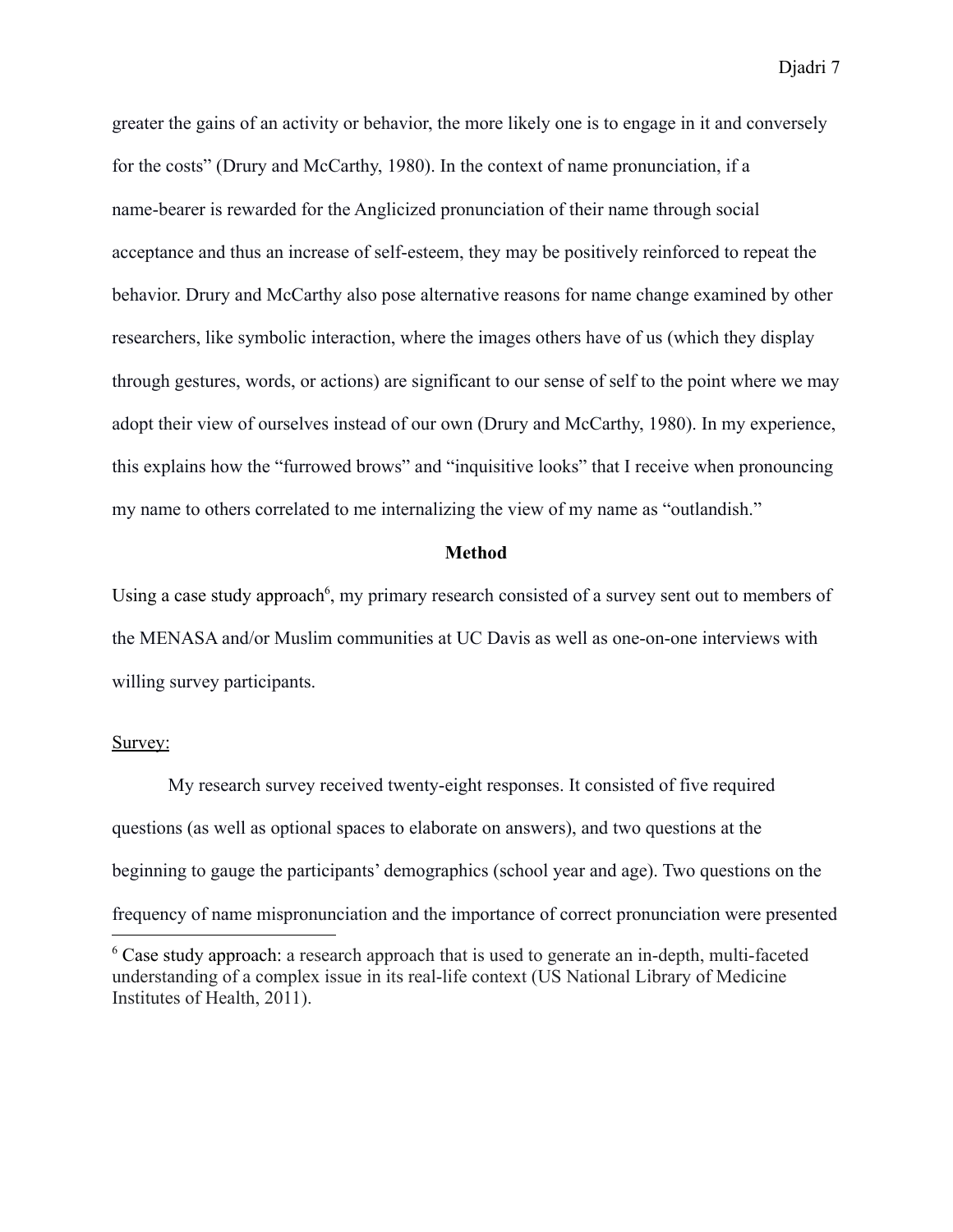on a scale from 1 to 5: 1 being "rarely" and 5 being "on a daily basis" for the frequency question, and 1 being "I don't care too much" and 5 being "incredibly important" for the important question. There were also "yes," "sometimes," or "no" questions on whether or not the participants correct people when their names are mispronounced, whether they introduce themselves using their Anglicized pronunciation, and whether the background of the interlocutor (i.e. their linguistic ability, ethnic background, and/or relationship to the participant), matters in which name pronunciation they use. These one-word answers allowed me to report a quantitative percentage to give a basic overview of the results, while the optional spaces for elaboration provided reasoning for the participants' choices and more qualitative responses.

# Interviews:

I conducted semi-structured interviews<sup>7</sup> with three UC Davis students who identify with the MENASA and/or Muslim communities. Interview answers were written down for accuracy. I noted on my survey that participants can reach out to me if they are interested in being interviewed, but did not receive responses. I then reached out to students I know personally who I knew had some sort of interest in the topic.

<sup>7</sup> Semi-structured interviews: a type of interview in which the interviewer asks only a few predetermined questions while the rest of the questions are not planned in advance (Pollock n.d.)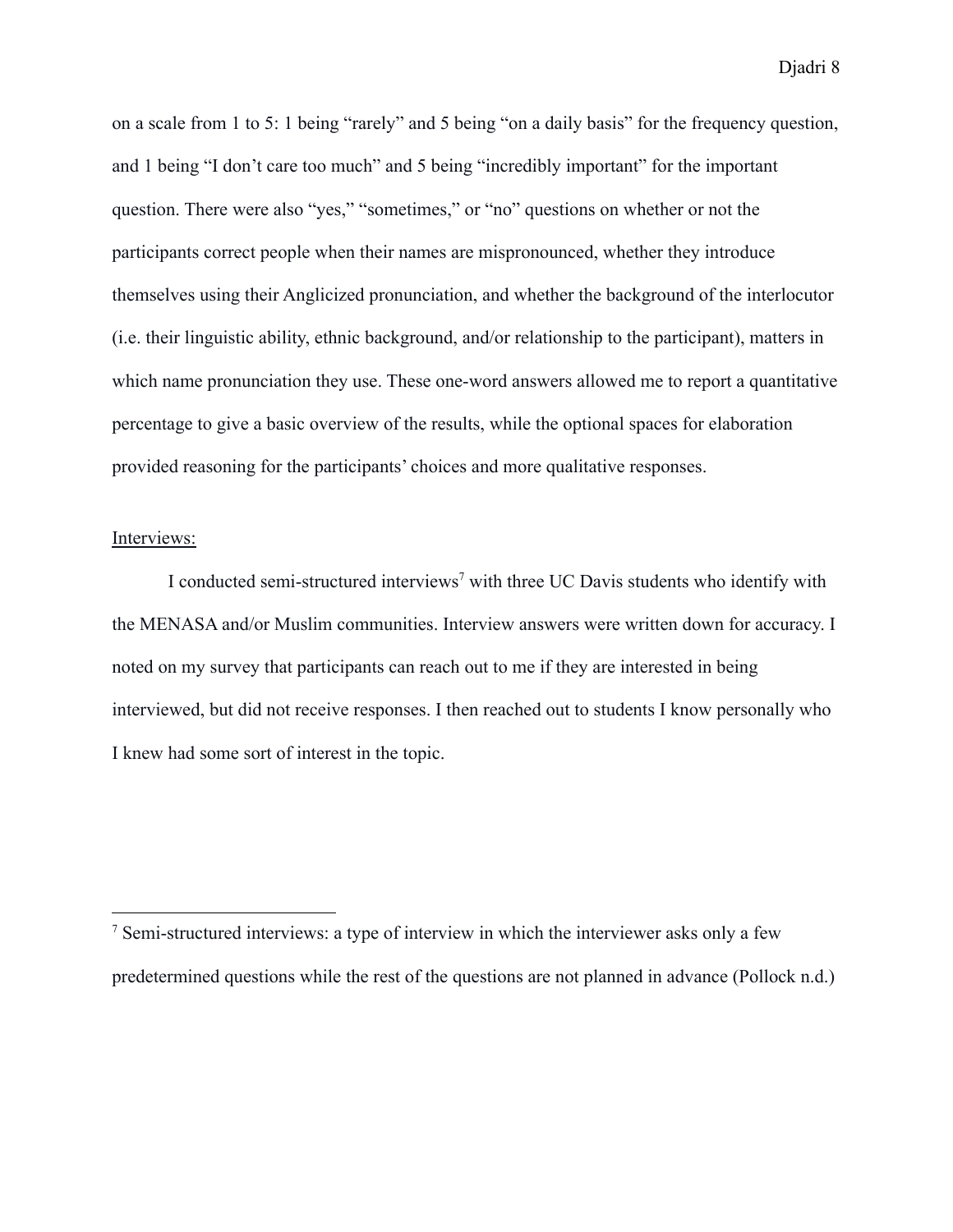|                                                                                                                                                                                                 |       |       | $\mathbf{2}$ | 3                | 4        |                        | 5     |
|-------------------------------------------------------------------------------------------------------------------------------------------------------------------------------------------------|-------|-------|--------------|------------------|----------|------------------------|-------|
| How important is it to you that your name<br>is pronounced correctly?                                                                                                                           | 17.9% |       | $7.1\%$      | 25%              | $14.3\%$ |                        | 35.7% |
|                                                                                                                                                                                                 |       | Yes   |              | <b>Sometimes</b> |          | $\mathbf{N}\mathbf{0}$ |       |
| Do you usually correct people when your name is<br>mispronounced?                                                                                                                               |       | 53.6% |              | n/a              |          | 46.4%                  |       |
| When you introduce yourself to other people, do<br>you pronounce your name how it is pronounced<br>in the name's language of origin?                                                            |       | 53.6% |              | 25%              |          | 21.5%                  |       |
| (or do you "Anglicize" the pronunciation i.e.<br>make it sound more "Western")                                                                                                                  |       |       |              |                  |          |                        |       |
| Does the individual you're introducing yourself<br>to matter in deciding how to pronounce your<br>name? (i.e. their ethnic/racial background,<br>linguistic ability, their relationship to you) |       | 60.7% |              | n/a              |          | 39.3%                  |       |

Quantitative results from my survey.

The results of my primary research are consistent with polyonomastics. The background of the interlocutor does, in fact, matter in assessing how to present one's name. Interviewee #1 noticed that she pronounces her name the correct way around people in the Muslim Student Association or people from the Eastern/Middle Eastern region of the world in general. In my survey results, 60.7% of participants indicated that the ethnic/racial background and/or the linguistic ability of the individual they introduce themselves to matters in deciding how to pronounce their names, as well as their relationship to them. Interviewee #1 also commented that she expects people who share a similar cultural background with her to pronounce her name correctly, whereas the same level of expectation is absent in interactions with those outside of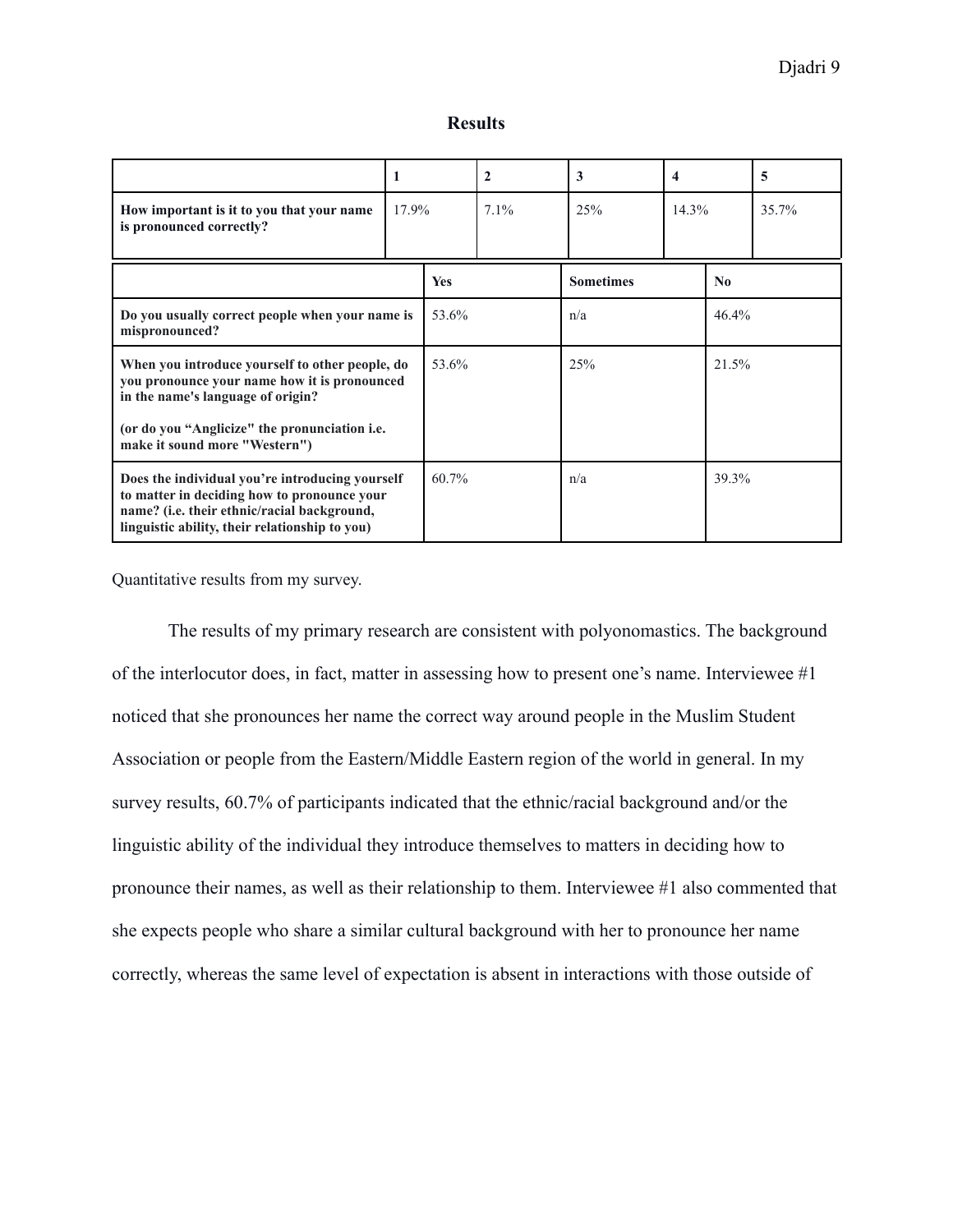this background. When prompted about the "coffee shop phenomenon" of changing one's name for a barista's ease, she shared her experience with shortening her name ("Mina's just fine") to avoid inconveniencing the baristas.

Through my interviews, I thought about how the relationship between the individual and the interlocutor matters in name pronunciation. Interviewee #1 shared a story in which an apartment manager from her youth gave children who lived at the complex nicknames and thus started calling her "Mimi" (which the kids emulated), which she didn't care about since she was a child. She noted that her family usually calls her by nicknames (unless she is in trouble, then her full name is used). There's always some sort of backstory or memory attached to the nicknames that give them value. However, her experience with being nicknamed by the apartment manager was simply for their convenience.

My survey brought up an important phenomenon within the MENASA community that I hadn't considered. A couple of participants of South Asian origin described how their name is an Arabic name, so Arab speakers tend to pronounce their name the Arabic way; however, the participant prefers the way their families pronounce their names. Reading this made me more conscious of pronouncing people's names the way they want them to be pronounced and not how I'm used to simply because it is an Arabic name.

My findings on how name mispronunciation internally affects the individual were mixed. Several participants noted they shouldn't have to Anglicize their names for other people's convenience, and that they have recently begun to "correct people after letting it slide" for many years. However, other participants responded that names are just "one part of social encounters"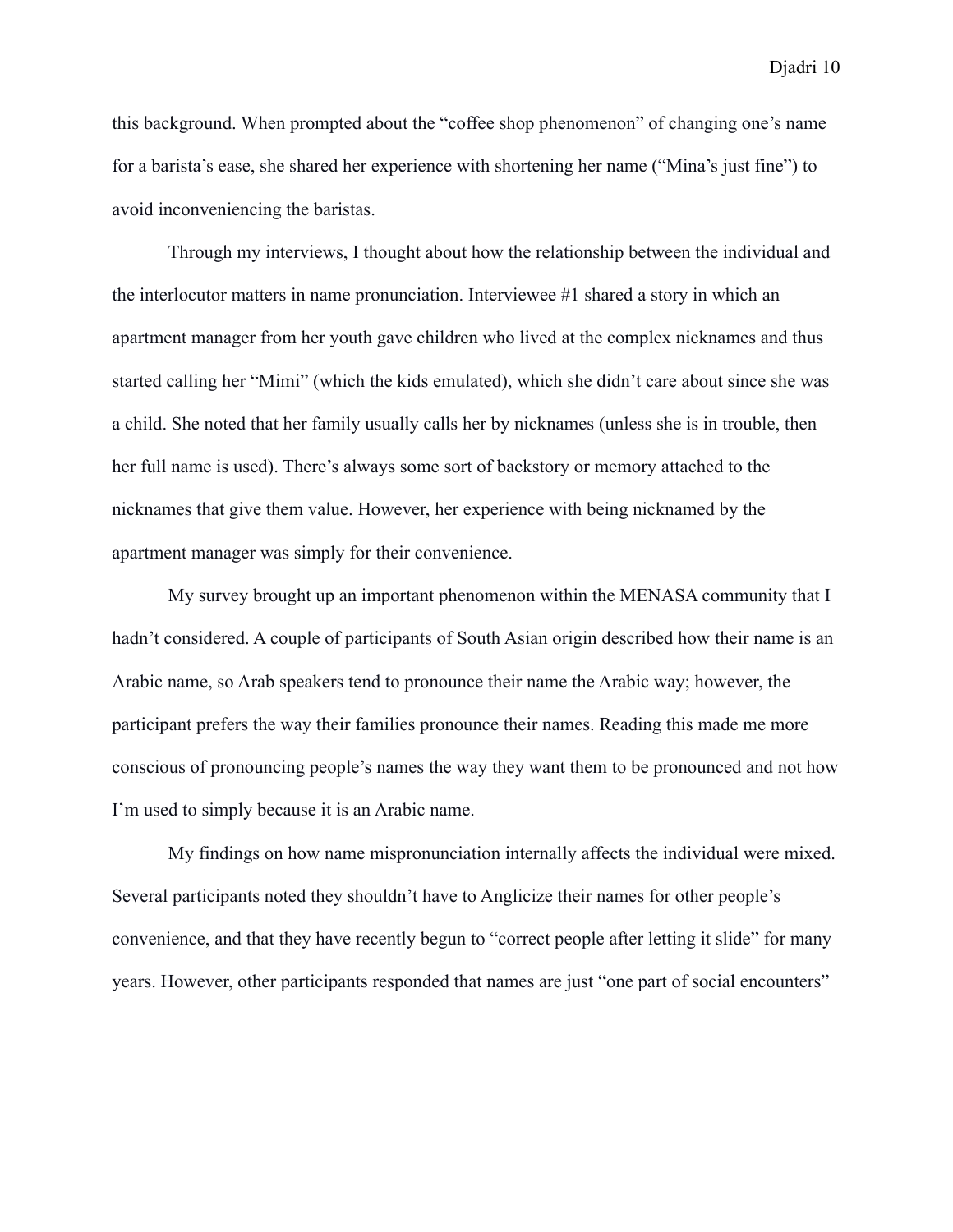and their identities, and thus the pronunciation does not matter to them as much; this leads them to give the Americanized pronunciation out of ease. For example, Interviewee #2 noted that his self-identity is not shaped by his name. However, he comments that internally it does make him feel better when people pronounce his name the way it's supposed to be pronounced but he has never really considered introducing himself with it.

Interviewee #3 recounted a story in which she told a middle school friend how her name is supposed to be pronounced. The friend said that the pronunciation was "really hard" and that she would still call her by her Anglicized name pronunciation. She described the annoyance at others thinking they can pronounce her name better than she can, and nowadays, she usually corrects people who mispronounce her name. Consistent with this, one participant in the survey elaborated on their "Yes" answer to correcting name mispronunciation. They wrote that "...it's my name. If you don't pronounce my name right, then are you really saying my name?". I was also able to connect the formal exchange theory presented in "The Social Psychology of Name Change" to my research results. One survey participant shared how when naming their children, her parents "had issues with [their name pronunciations] and only chose names easy for Americans to pronounce. They chose spellings...that were phonetic and asked the nurses at the hospital to read through a list of different spellings to figure out which was the easiest one." Here, her parents adopted the view that Anglicized names were easier to pronounce due to the rewards (i.e. social acceptance) that come with easier pronunciations, hence why they asked the nurse to give her input.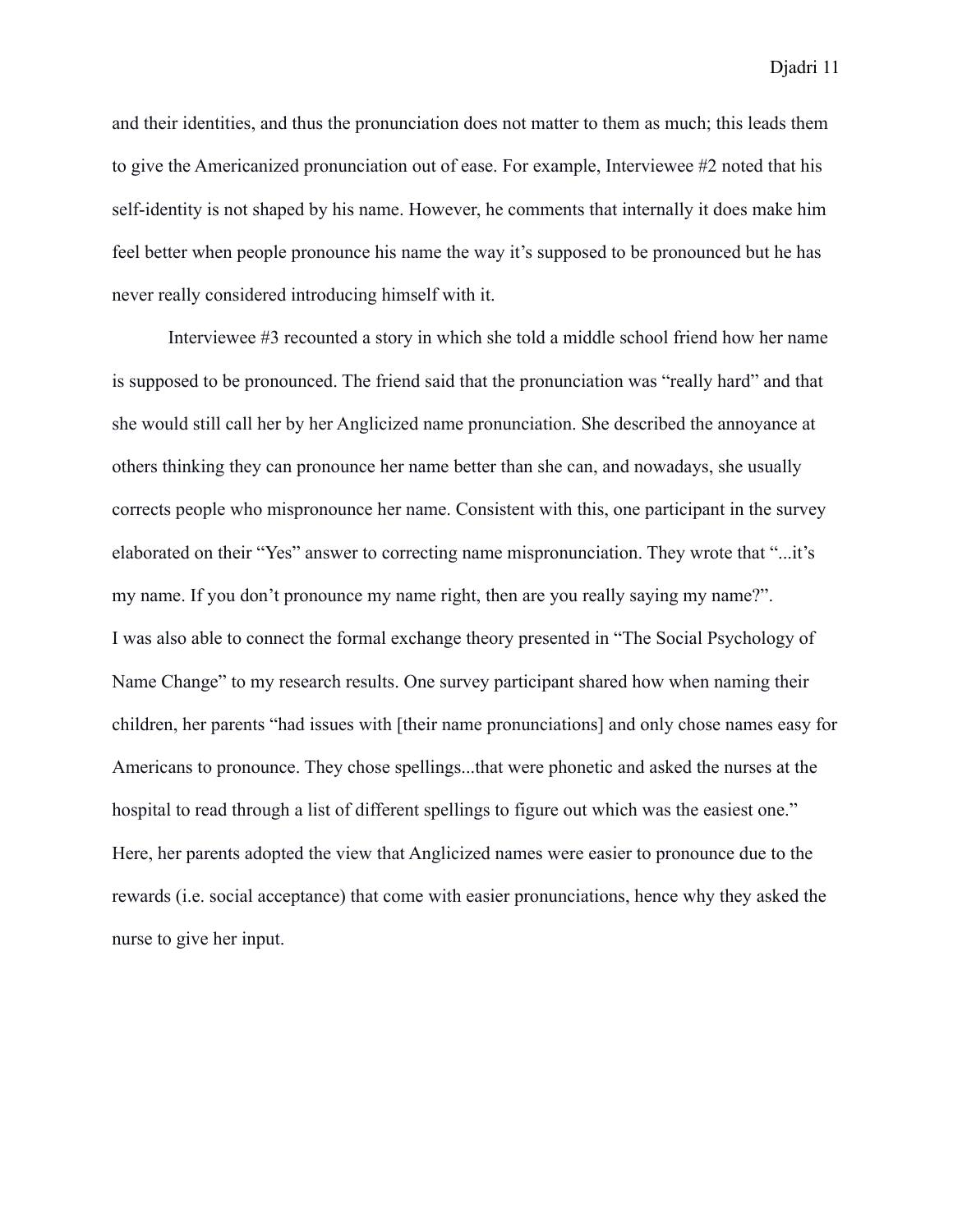### **Analysis and Conclusion**

My research results support my expectations. I have found that there is a connection between the background of the interlocutor and the name pronunciation given to them. The results also show the importance of name pronunciation in self-esteem and self-identity. It has also given me a better understanding of the psychological implications of name pronunciation, primarily with the adoption of other people's expectations for what is "normal" and what is not. In reality, there is no "normal." To me, my name is an integral part of my identity, and it makes me unique. I have been more conscious of pronouncing my name the way it's intended to be pronounced and "owning it." Like several survey participants, being at UC Davis has also made me more inclined to give the correct pronunciation of my name, as I find myself in a more accepting and larger Muslim/MENASA community than I'm used to.

# Limitations:

A limitation to my research is the sample size; I only received twenty-eight responses. The time constraint could have hindered the size of the participant pool. Also, I reached out to the MENASA Center but did not receive a response, so that may have also increased the pool size. I was initially planning on reaching out to psychology professors at UC Davis that specialize in linguistic or social psychology. This primary research would have contributed well to my results but I believe the results presented suffice.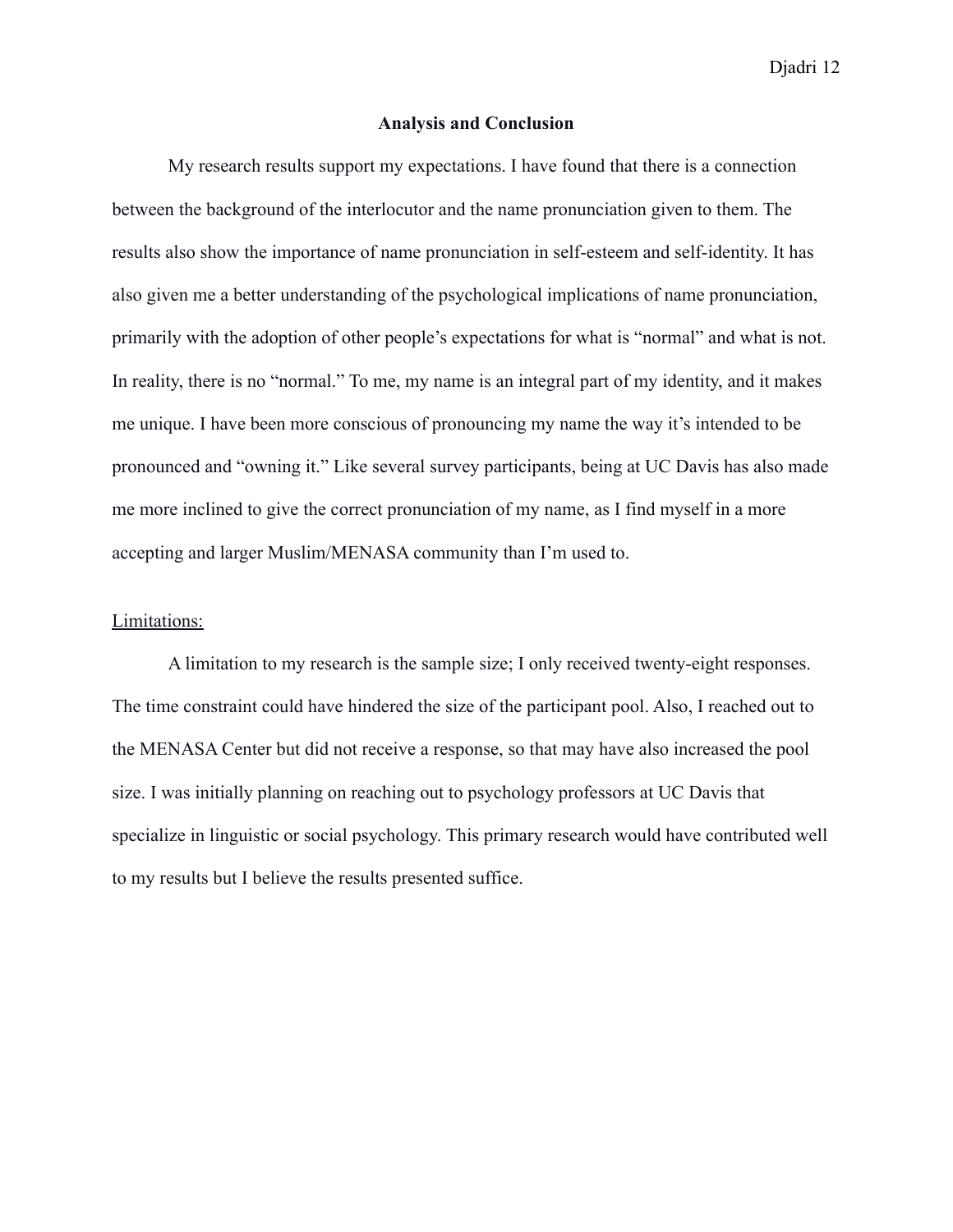# **References**

Drury, D. W., & McCarthy, J. D. (1980). The Social Psychology of Name Change: Reflections on a Serendipitous Discovery. *Social Psychology Quarterly*, *43*(3),

310–320. <https://doi.org/10.2307/3033733>

*How We Pronounce Student Names, and Why it Matters*. (n.d.). Cult of Pedagogy. Retrieved

October 20, 2021, from <https://www.cultofpedagogy.com/gift-of-pronunciation/>

*Interlocutor | Definition of Interlocutor by Merriam-Webster*. (n.d.). Retrieved November

10, 2021, from <https://www.merriam-webster.com/dictionary/interlocutor>

McLaughlin, C. (n.d.). *The Lasting Impact of Mispronouncing Students' Names | NEA*.

Retrieved November 29, 2021, from

[https://www.nea.org/advocating-for-change/new-from-nea/lasting-impact-mispronounci](https://www.nea.org/advocating-for-change/new-from-nea/lasting-impact-mispronouncing-students-names) [ng-students-names](https://www.nea.org/advocating-for-change/new-from-nea/lasting-impact-mispronouncing-students-names)

- Nast, C. (2013, December 19). *Why Your Name Matters*. The New Yorker. <https://www.newyorker.com/tech/annals-of-technology/why-your-name-matters>
- *Orthography*. (n.d.). Google Arts & Culture. Retrieved November 29, 2021, fro[m](https://artsandculture.google.com/entity/orthography/m05kns) <https://artsandculture.google.com/entity/orthography/m05kns>
- Pennesi, K. (2014). Reading and Righting the Names at a Convocation Ceremony: Influences of Linguistic Ideologies on Name Usage in an Institutional Interaction. *Names*, *62*(1), 37–48. <https://doi.org/10.1179/0027773813Z.00000000070>
- Somvichian-Clausen, A. (2020, February 20). *What's it like to grow up in America with a non-American name?* [Text]. TheHill[.](https://thehill.com/changing-america/respect/diversity-inclusion/483720-the-struggle-of-growing-up-in-america-with-a-non)